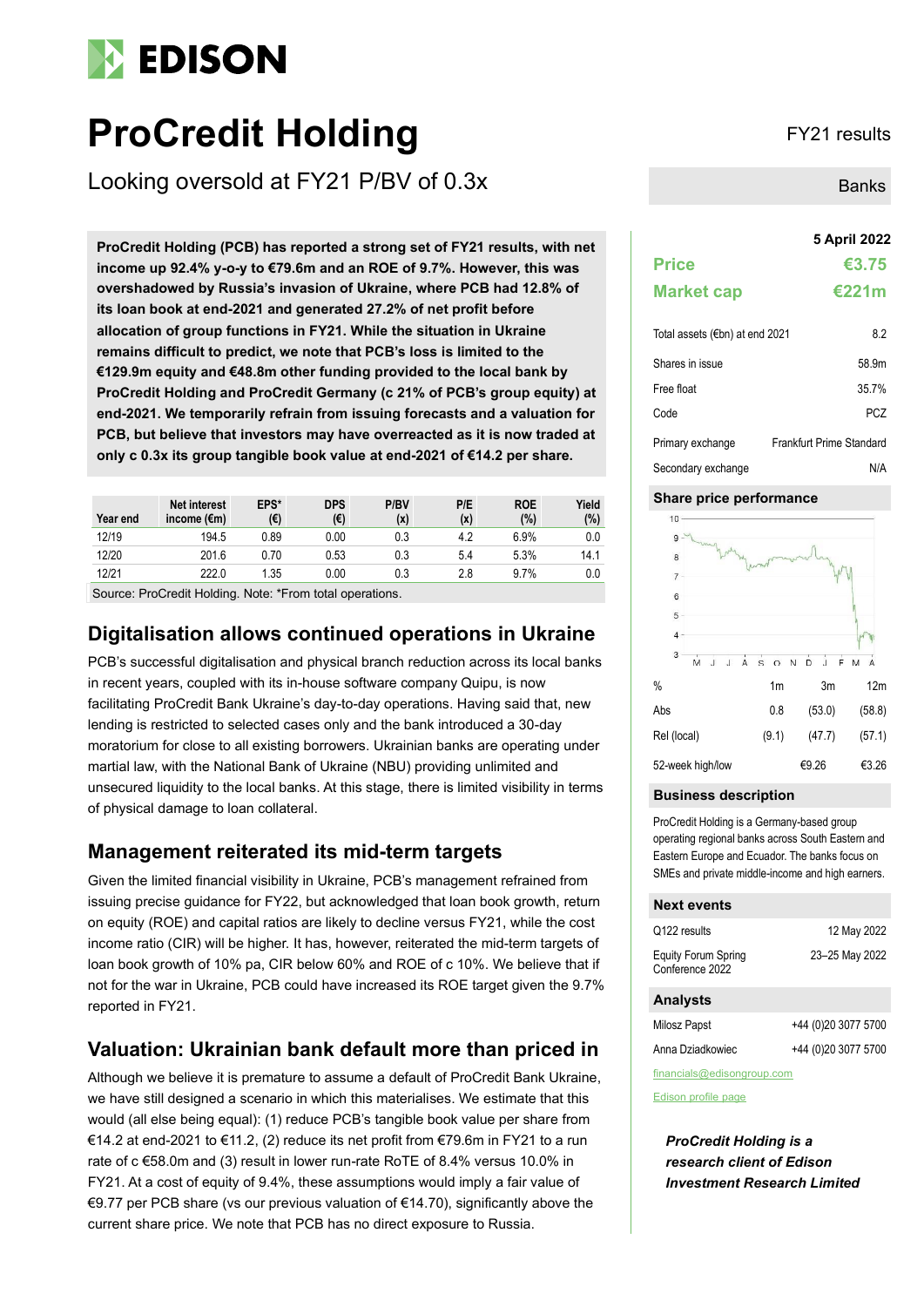

# **The current situation in Ukraine for PCB**

Given that ProCredit Bank Ukraine represented 12.8% of PCB's loan book at end-2021 and was the most profitable local bank (see Exhibits 1 and 2), we summarise the current conditions under which this bank is operating and examine the impact its potential default could have on PCB's financial position. PCB has no direct exposure to Russia and thus the sanctions imposed on Russia will have no direct meaningful impact on PCB's business. Management highlighted that only a limited number of clients of the ProCredit Banks in South Eastern (SEE) and Eastern Europe (EE) rely on business relationships with Russian entities.



## **Local banks are operating under martial law**

Ukraine will certainly experience a deep recession this year, with [recent International Monetary](https://www.imf.org/-/media/Files/Publications/CR/2022/English/1UKREA2022001.ashx)  [Fund \(IMF\)](https://www.imf.org/-/media/Files/Publications/CR/2022/English/1UKREA2022001.ashx) estimates suggesting a 10% real GDP decline in 2022 assuming prompt resolution of the war and substantial donor support. This compares to a 6.6% GDP decline in 2014 (when the Russian-Ukraine conflict in Eastern Ukraine started and Russia annexed Crimea), which was followed by a decline of just under 10% in 2015. However, if physical destruction of capital stock and mass migration continues, GDP is likely to fall much more; the IMF indicated that wartime real GDP contraction (based on cases such as Iraq, Lebanon, Syria and Yemen) may reach 25–35%.

Since 24 February 2022, the Ukrainian banking system has been operating unde[r martial law.](https://bank.gov.ua/en/legislation/Resolution_24022022_18) Consequently, Ukraine's central bank (NBU) will grant unlimited and unsecured loans to banks with a maturity of up to one year (and an option to extend to another year). Moreover, among other things, the official Ukrainian hryvnia exchange rate has been fixed and a moratorium on crossborder payments has been introduced. On 9 March, the IMF approved funding of US\$1.4bn under the [Rapid Financing Instrument](https://www.imf.org/en/About/Factsheets/Sheets/2016/08/02/19/55/Rapid-Financing-Instrument) to Ukraine (50% of the country's quota at the IMF) and the NBU is in discussions with the IMF on further support measures.

## **ProCredit Bank Ukraine is leveraging its digital backbone**

ProCredit Bank Ukraine has five branches (four in Kyiv and one in Kharkiv, all of which are temporarily closed), as well as a number of 24/7 zones. PCB's successful digitalisation and physical branch reduction strategy as part of its direct bank concept (see our June 2020 [initiation note](https://www.edisongroup.com/publication/impact-oriented-sme-lender-in-see-and-ee/27007/) for details) should help it to operate as normally as possible. At present, c 70% of the more than 300 employees of ProCredit Bank Ukraine are working from a number of locations inside and outside of Ukraine (eg its call centre was relocated to Germany) and have access to PCB's banking systems.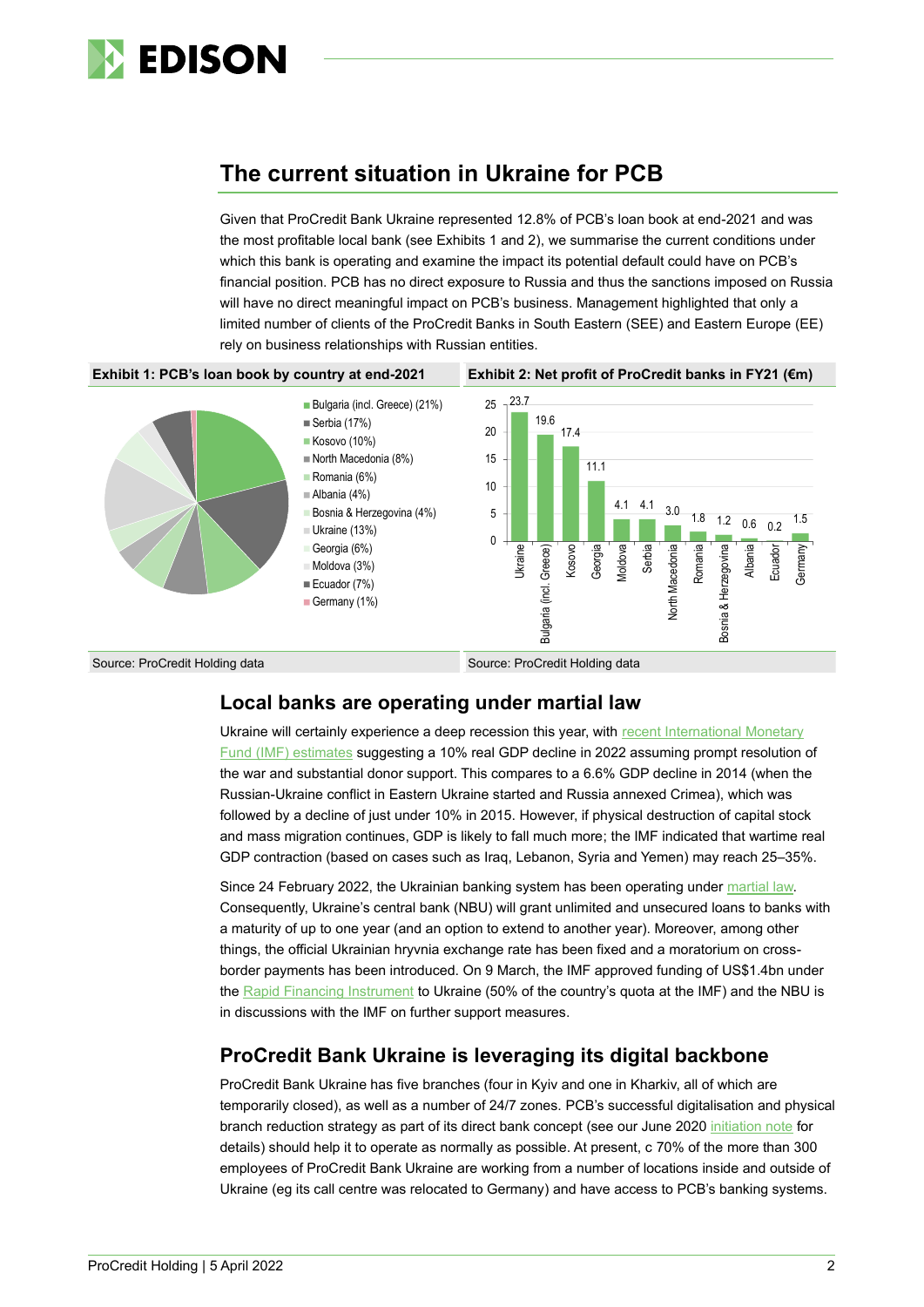

The local bank's reporting system is functional and databases essential for the banking business were secured on servers in Germany by PCB's in-house software company Quipu. Payment orders are processed in a timely manner (card payments are processed by Quipu as the Ukrainian national provider experienced some disruption, according to PCB's management). Cash withdrawals are also largely handled in a smooth manner. The bank's business client advisors try to maintain close contact with borrowers and deposit customers through digital communication channels. However, new lending is restricted and mostly on a case-by-case basis (eg drawdowns of credit lines) and ProCredit Bank Ukraine granted a 30-day moratorium to all existing borrowers.

## **Refraining from issuing detailed FY22 guidance for now**

In light of the uncertainty associated with Russia's invasion of Ukraine, PCB (understandably enough) has refrained from publishing detailed guidance for FY22 at this stage. Management expects the loan portfolios of 'many' PCB banks to continue to grow by around 10% in 2022 but growth at group level will likely be below 2021. It expects the ROE to decline significantly (possibly even moving into negative territory) and its cost income ratio to increase noticeably compared to FY21. Management also sees potential for a decline in CET-1 and leverage ratios in FY22 compared to the strong level of FY21.

Given the above, management proposed at the AGM to retain all FY21 earnings. Nevertheless, it reiterated the previous mid-term target of loan book growth of 10% pa, a cost income ratio below 60% and an ROE of around 10% (also in a scenario without a contribution from ProCredit Bank Ukraine). We believe that if not for the war in Ukraine, PCB could have increased its ROE target given the 9.7% reported in FY21.

# **What if ProCredit Bank Ukraine defaults?**

## **Liquidity of the local bank remains stable for now**

ProCredit Bank Ukraine had a loan portfolio of €757m at end-2021 (12.8% of group), with close to 50% in agriculture and the other half mostly in local production, as well as wholesale and retail trade. We note that only a very small part of the loans (c €17m or c 2% of the total loan book in Ukraine) has been provided to customers in the breakaway republics of Donetsk and Lugansk and that the overall credit quality of the portfolio was previously solid with the share of credit-impaired loans at 1.6% at end-January 2022 (with a coverage ratio of 179%).

During the FY21 earnings call, management highlighted that the liquidity of ProCredit Bank Ukraine is stable with €196m held in highly liquid assets (out of €950m total assets) as of 18 March 2022 and an additional unused c €60m contingency liquidity line provided by NBU (in line with the support provided across the Ukrainian banking sector). Importantly, the bank's private client deposits increased by c €12m since the start of the invasion, while SME client deposits stabilised recently after declining in the initial days of the war.

ProCredit Bank Ukraine's CET-1 ratio as of 8 February 2022 was 12.2% versus a regulatory requirement of 7%. We estimate that this provides a capital cushion of c €45.7m, allowing (together with the excess coverage of existing credit-impaired loans) it to absorb a c 7% default rate on the credit portfolio (assuming a 0% recovery rate). The bank's loan collateral in the case of agricultural borrowers is mostly in financial guarantees from international financial institutions (eg the European Investment Bank) and in specialised farming equipment, while for the remaining borrowers it is primarily mortgage and financial guarantees. The company is not disclosing the collateral value for each of the local banks, but we note that at group level overall collateral was €5.1bn (of which €3.9bn is in financial guarantees and mortgages), corresponding to 86% of PCB's total loan book.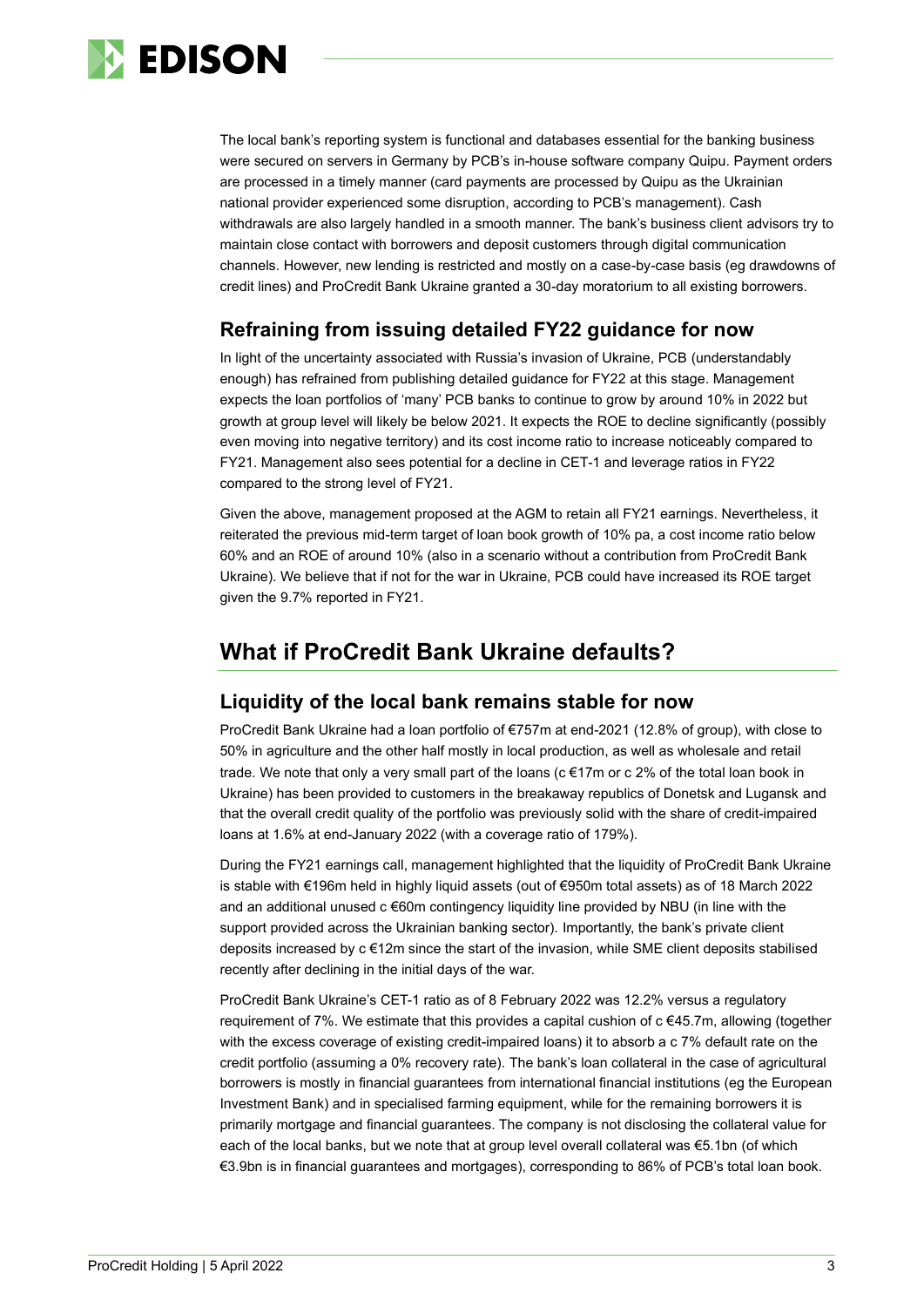

At this stage, management is unable to provide detailed information on the extent of physical damage to the collateral of Ukrainian borrowers.

## **PCB's capital ratios should remain above regulatory levels**

ProCredit Bank Ukraine is a fully owned subsidiary of PCB and had an equity position of €129.9m at end-2021. Moreover, PCB and ProCredit Bank Germany had outstanding receivables of €45.1m and guarantees (to be claimed in case of war) of €3.7m with ProCredit Bank Ukraine at end-2021. Consequently, the maximum potential loss of PCB would be c €178.7m, or c 21% of PCB's equity at end-2021 of €856.3m. Here, we note that a default of ProCredit Bank Ukraine would also remove the risk-weighted assets of the local bank (c €818m at end-2021) from PCB's capital ratios. For illustrative purposes, we calculate that PCB's end-2021 CET-1 ratio and total capital ratio (TCR) (after including the Q421 profit and removing the one-third dividend accrual) would decline from 14.8% to 13.6% and from 16.0% to 15.0%, respectively. Hence, they would still remain well above regulatory requirements of 8.2% and 12.6%, respectively.

Having said that, we also note that PCB flagged in its annual report that a material default event of ProCredit Bank Ukraine could lead to special termination rights in funding agreements at the PCB level (we understand this mostly relates to its €353.2m debt securities and part of its €87.4m subordinated debt), which could result in an additional liquidity risk for the group. While PCB considers the default risk of ProCredit Bank Ukraine as low at present, it has already taken measures to mitigate the above-mentioned liquidity risk, in particular through negotiations on new funding guarantees, which are in progress. At end-2021, 75% of PCB's liabilities were from customer deposits, followed by liabilities to banks (18%), debt securities (5%), subordinated debt (1%) and other liabilities (1%).

## **Market seems to have overreacted with the extent of de-rating**

We have temporarily suspended our forecasts and fair value estimate for PCB as we feel it is too early to assume any base case scenario for ProCredit Ukraine. We acknowledge the possibility that the local bank may default due to (1) high credit losses as a result of physical damage to the assets of borrowers (including loan collateral) and an inevitable economic crisis or (2) a discontinuation of Ukrainian rule of law in the case of a successful occupation of large parts of the country by Russia (even if we consider this unlikely).

However, we feel it is premature to assume a default of the local bank given:

- 1. Russia's somewhat stalled military offensive,
- 2. the likely support that troubled local banks will receive from NBU (backed by the IMF and other international financial institutions), and
- 3. the possibility that PCB's own prominent shareholders, including International Finance Corporation (which is part of the World Bank) and KfW (a leading German development bank), may be willing to rescue ProCredit Bank Ukraine.

Still, we believe it is illustrative to examine PCB's P/BV-ROE valuation assuming ProCredit Bank Ukraine does actually default. We estimate that this would result in (1) a decline in PCB's tangible equity as at end-2021 from  $c \in 838$ m to  $\in 659$ m (or from  $\in 14.2$  to  $\in 11.2$  per share) and (2) a fall in group FY21 net profit from €79.6m to a run-rate of c €58.0m (assuming a 27.2% reduction, in line with ProCredit Bank Ukraine's share in PCB's net profit before allocation of group functions). Consequently, PCB's return on tangible equity (RoTE) would drop from 10.0% in FY21 to a run-rate of c 8.4% (assuming a net profit of the remaining PCB group in line with FY21).

For the purpose of our scenario analysis, we have assumed a risk-free rate of 1.00% (vs current rates implied by the euro area yield curve beyond 10 years at 0.60–0.75%), a beta of 1.00 and a sustainable growth rate of 2.0% (all in line with our last valuation assumptions), as well as an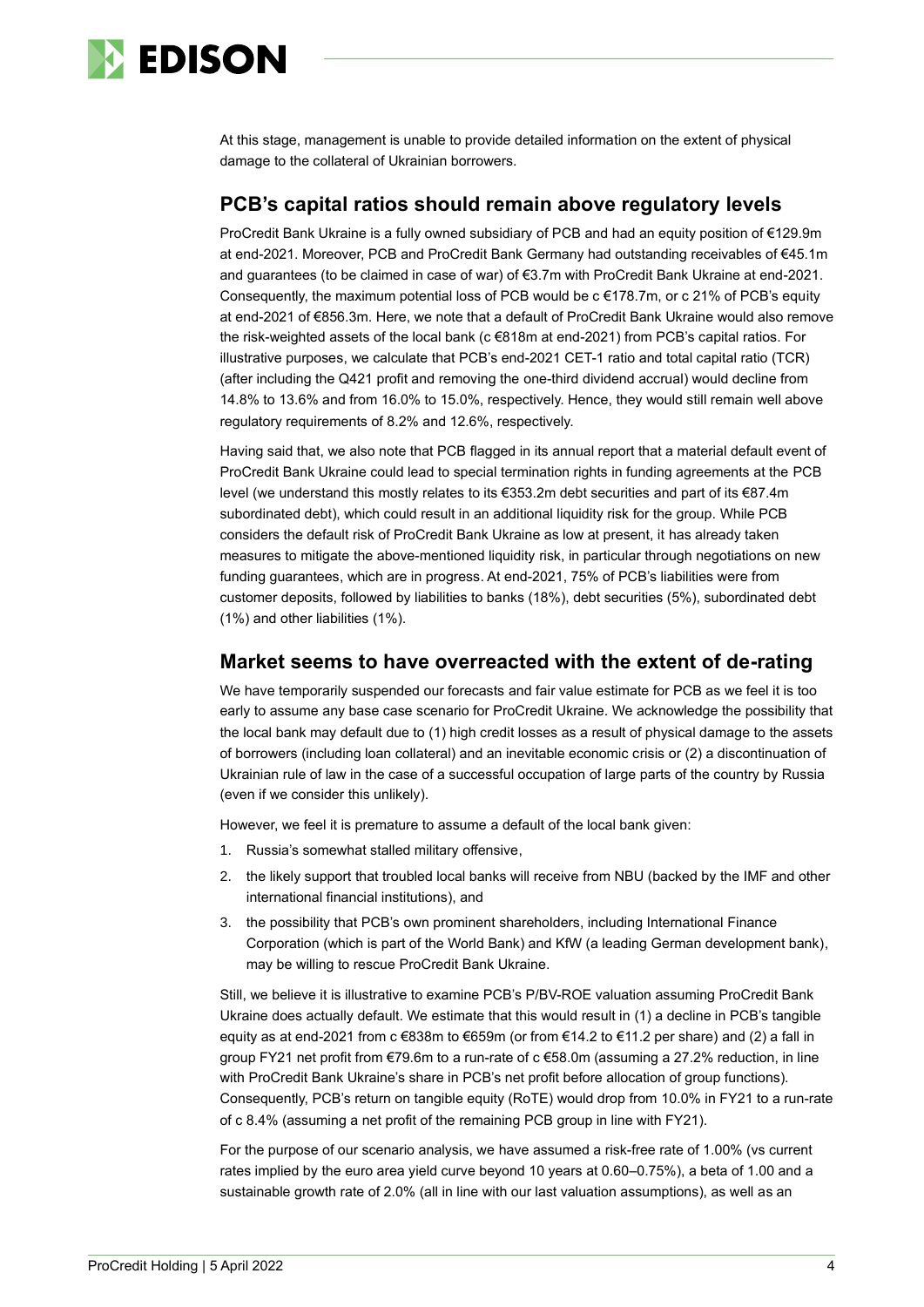

updated risk premium assumption of 8.4% (vs 8.7% previously) after excluding Ukraine. These imply a cost of equity of 9.4%. All the above parameters yield a 'fair' price to tangible book value ratio of 0.87x, which multiplied by the above-mentioned €11.2 per share translates into a fair value for PCB of  $c \in 9.77$  per share (vs the current share price of €3.75).

We acknowledge that investor risk perception of some of the SEE and EE countries may have changed since the invasion (potentially justifying a higher risk premium). On the other hand, PCB's management reiterated its mid-term ROE target of 10% (even without the local bank in Ukraine). Below we present PCB's theoretical fair value under different RoTE and cost of equity assumptions. Even assuming a cost of equity 3pp higher than our base assumption, PCB's implied valuation per share is significantly above the current share price (which with the remaining assumptions unchanged implies a cost of equity of c 20%).

|                   |       | <b>Sustainable RoTE</b> |      |       |       |       |       |       |
|-------------------|-------|-------------------------|------|-------|-------|-------|-------|-------|
|                   |       | 5.4%                    | 6.4% | 7.4%  | 8.4%  | 9.4%  | 10.4% | 11.4% |
| of equity<br>Cost | 7.9%  | 6.54                    | 8.45 | 10.35 | 12.26 | 14.17 | 16.08 | 17.99 |
|                   | 8.4%  | 6.02                    | 7.78 | 9.54  | 11.30 | 13.06 | 14.82 | 16.58 |
|                   | 8.9%  | 5.58                    | 7.22 | 8.85  | 10.48 | 12.11 | 13.74 | 15.37 |
|                   | 9.4%  | 5.21                    | 6.73 | 8.25  | 9.77  | 11.28 | 12.80 | 14.32 |
|                   | 10.4% | 4.58                    | 5.92 | 7.26  | 8.60  | 9.94  | 11.27 | 12.61 |
|                   | 11.4% | 4.09                    | 5.29 | 6.48  | 7.68  | 8.87  | 10.07 | 11.27 |
|                   | 12.4% | 3.70                    | 4.78 | 5.86  | 6.94  | 8.02  | 9.10  | 10.18 |

## **Exhibit 3: Scenario analysis of PCB's fair value (€/share)**

Source: Edison Investment Research

Finally, even in an extreme and rather unlikely scenario of further escalation of the conflict to both Moldova and Georgia (which both have breakaway regions where Russian troops are stationed), resulting in the default of the entire EE reporting segment, PCB's fair value would fall to c €7.37 per share (assuming a tangible book value of €8.8 per share and an RoTE of 8.1%).

Our scenario analysis is subject to a number of subjective assumptions, and we may have ignored some additional negative valuation triggers, such as (1) slower near-term GDP growth in the region as a consequence of declining retail and corporate sentiment and (2) a higher average long-term cost of risk than the 12bp booked in FY21 (which historically was closer to 30bp pa on average). Importantly, we also do not account for any impact from potential new financing measures that PCB may decide to embark on to (1) support ProCredit Bank Ukraine to avoid its bankruptcy and/or (2) keep its capital ratios above regulatory requirements (in case of the whole EE segment defaulting) and/or (3) mitigate the liquidity risk related to special termination rights in the funding agreements (in case of a default event of a local bank) at the level of PCB as mentioned above. Here, it is important to note the strong relationships PCB has with international financial institutions, including its major shareholders, as mentioned above. Consequently, we believe that the market has overreacted by bringing PCB's share price down c 53% ytd and its FY21 P/BV ratio to 0.3x.

# **FY21 results: Net profit nearly doubling versus FY20**

In FY21, PCB reported an increase in net income of 92.4% y-o-y to €79.6m, translating into an ROE of 9.7%. This is slightly ahead of management guidance for FY21 of 8.0–9.5% and means that PCB has broadly reached its medium-term target of c 10%. All 12 regional banks contributed positively in FY21. This includes three banks that were loss-making in FY20: Romania, Albania and Ecuador (though the latter booked only a minor profit of €0.2m in FY21).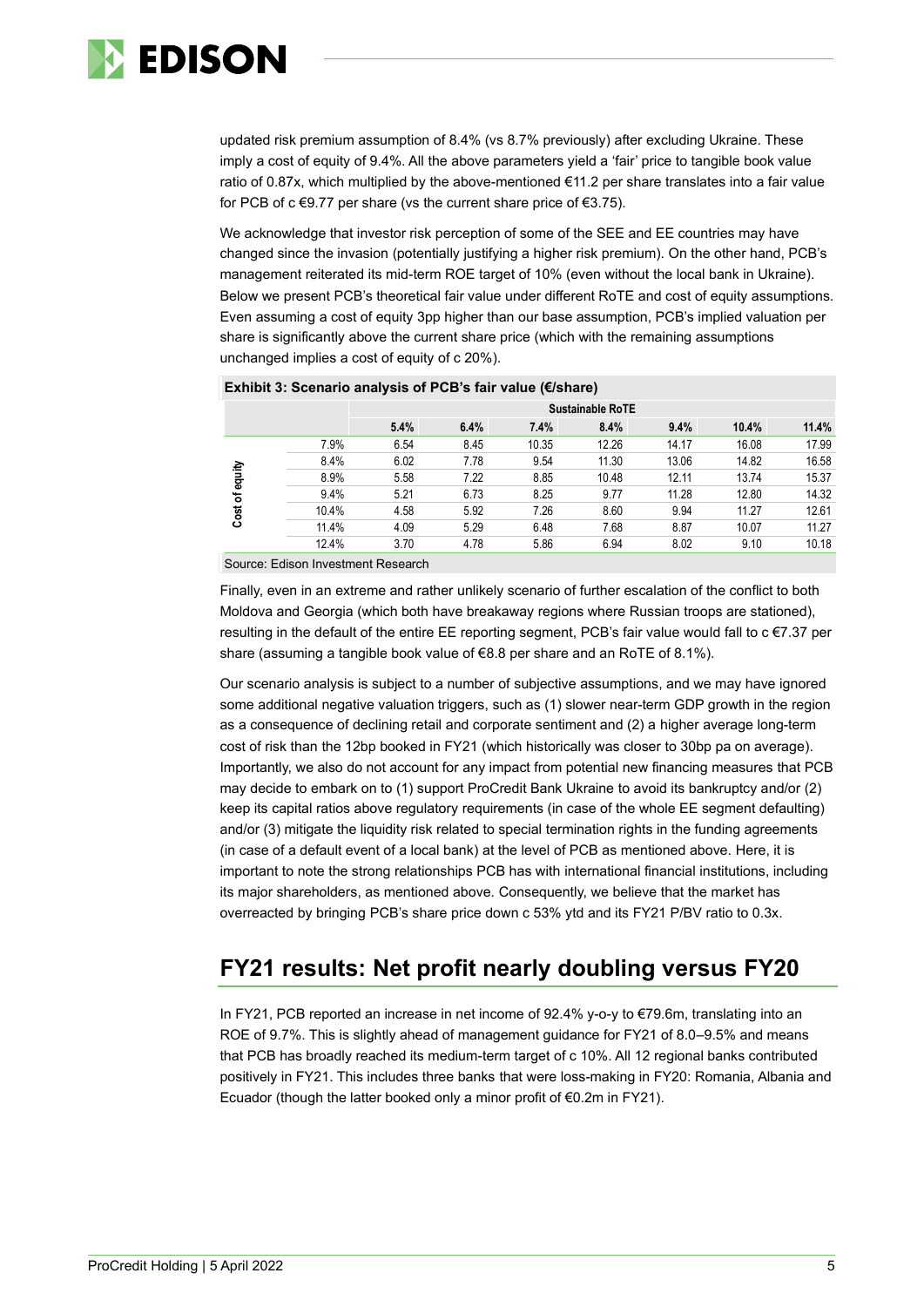

### **Exhibit 4: Q421 and FY21 results highlights**

| €m, unless otherwise stated      | Q421  | Q420    | y-o-y change      | <b>FY21</b> | <b>FY20</b> | y-o-y change      |
|----------------------------------|-------|---------|-------------------|-------------|-------------|-------------------|
| Net interest income              | 60.6  | 50.8    | 19.3%             | 222.0       | 201.6       | 10.2%             |
| Net interest margin (annualized) | 3.0%  | 2.8%    | 20 <sub>bp</sub>  | 2.9%        | 2.9%        | 0 <sub>bp</sub>   |
| Expenses for loss allowances     | 3.6   | 7.5     | $-52.2%$          | 6.5         | 28.6        | -77.3%            |
| Cost of risk (annualized, bp)    | 22    | 57      | $-32$ bp          | 12          | 57          | $-45$ bp          |
| Net fee and commission income    | 13.8  | 12.7    | 8.9%              | 50.9        | 47.4        | 7.3%              |
| Pre-tax profit                   | 21.0  | 10.2    | 105.2%            | 94.5        | 52.1        | 81.5%             |
| Net income                       | 17.7  | 8.0     | 121.4%            | 79.6        | 41.4        | 92.4%             |
| <b>CIR</b>                       | 68.7% | 72.3%   | $-3.6$ pp         | 64.2%       | 68.0%       | $-3.8$ pp         |
| CET-1 ratio                      | 14.1% | 13.3%   | 0.9 <sub>pp</sub> | 14.1%       | 13.7%       | $0.4$ pp          |
| Gross loan portfolio growth*     | 2.1%  | $0.9\%$ | 1.2 <sub>pp</sub> | 12.8%       | 9.5%        | 3.2 <sub>pp</sub> |
| Customer deposits growth*        | 5.1%  | 3.8%    | 1.3 <sub>pp</sub> | 13.1%       | 13.0%       | $0.1$ pp          |

Source: ProCredit Holding accounts, Edison Investment Research. Note: \*q-o-q growth for Q421 and Q420, yo-y growth for FY21 and FY20.

## **Customer loans and deposits up by c 13%**

PCB's gross loan book went up by 12.8% y-o-y in FY21 (with 2.1% q-o-q growth in Q421), or just over 10% when adjusted for FX (in line with management guidance). The South Eastern Europe segment saw loan book growth at 8.8%, Eastern Europe at 21.9% and Ecuador at 31.7%. The €670m total loan book increase y-o-y was primarily supported by so-called 'working capital loans' (ie all loans with a maturity of up to three years), which contributed €376m to growth as SMEs were rebuilding capacity in the aftermath of COVID-19 lockdowns. Investment and green loans added a further €151m and €143m, respectively, with the latter representing 19.0% of PCB's total loan book at end-2021 (vs 18.7% at end-2020), close to PCB's mid-term target of 20%. We note that the green loan book growth in FY21 of c 14.5% was somewhat below the average growth in previous years of +25% pa.

One of the reasons behind this is that PCB updated its exclusion list to account for the purchase of solar panels produced in the Xinjiang province in China due to a high likelihood that these were manufactured using Uyghur forced labour. This region supplied PV panels for 67% of the installed capacity financed so far through PCB's loans, according to PCB. This resulted in the postponement of the disbursement of some solar loans, as the bank is in discussions with the potential borrowers on the use of alternative PV panel suppliers.

At end-2021, the share of portfolio in moratorium was marginal at 0.02% (but this has changed recently with the introduction of moratoria in Ukraine). At the same time, customer deposits went up by 13.1% y-o-y in FY21 (5.1% q-o-q in Q421), driven by sight and FlexSave deposits (which represented 71% of PCB's deposit base, up 3.3pp y-o-y).

## **NIM improving during the year**

Net interest income came in at €222.0m (up 10.2% y-o-y) with a stable year-on-year net interest margin (NIM) of 2.9%. However, it is important that NIM improved throughout the quarters in 2021, with Q421 margin at 3.0% versus 2.7% in Q121 and 2.8% in Q420, assisted by (1) a solid loan book increase, (2) a growing share of sight deposits and (3) rate hikes of local central banks throughout 2021 (in Eastern European countries in particular). Net fee and commission income improved by 7.3% y-o-y to €50.9m and by c 9% y-o-y in Q421 to €13.8m, aided by a higher volume of money transfers and card transactions.

## **Cost of risk remained low in FY21**

The company continues to report limited cost of risk at 12bp in FY21 versus 57bp in FY20 (Q421 at an annualised 22bp vs 57bp in Q420), with expenses for loss allowances at €6.5m in FY21 (FY20: €28.6m). Importantly, most of the macro provisions created in response to the pandemic have not been released yet, which means that the low cost of risk reflects the good credit metrics of PCB's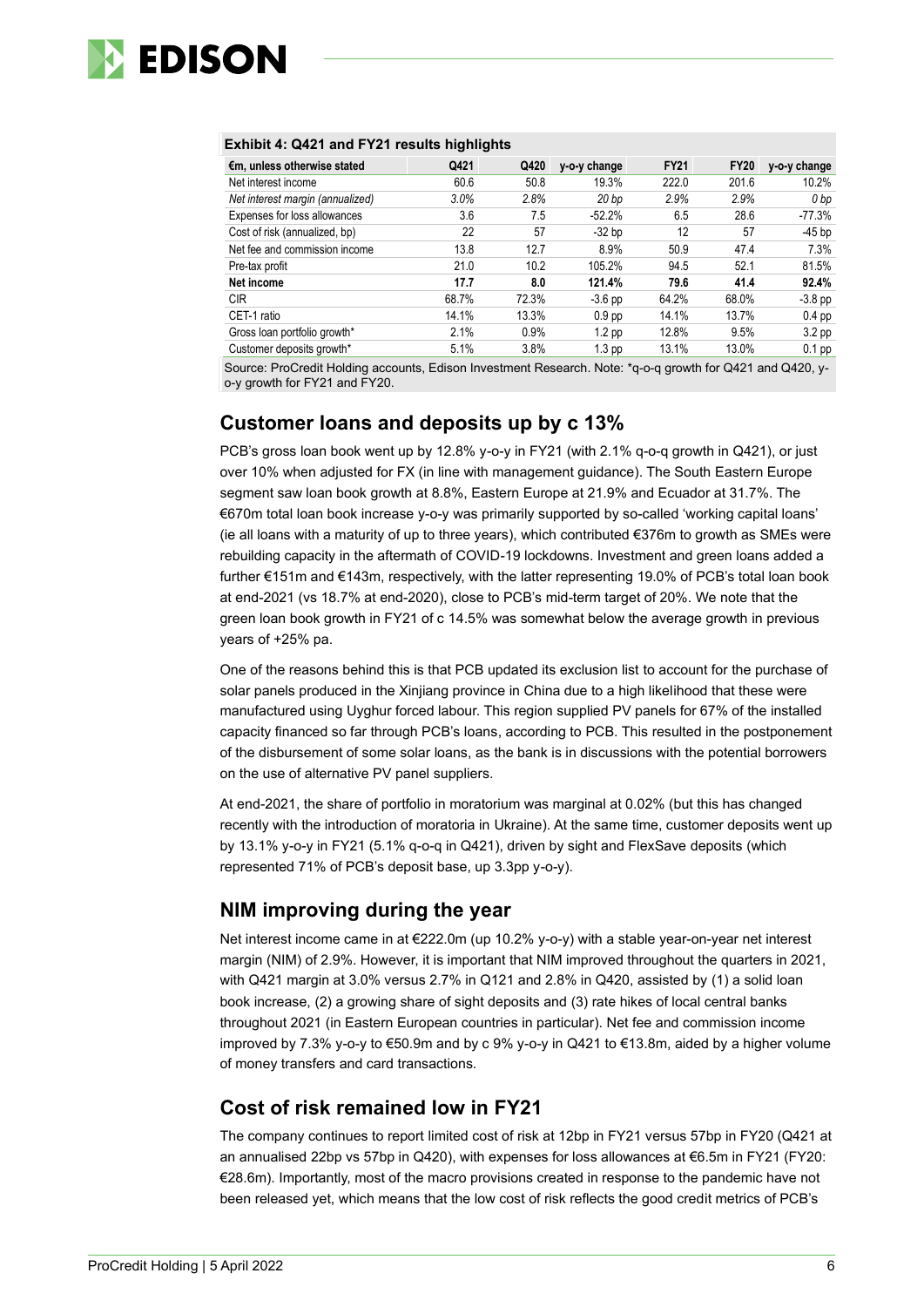

individual borrowers. PCB's share of credit-impaired loans in its total loan book stood at 2.3% at end-2021 (vs 2.6% at end-2020 and 2.5% at end-2019), with the green loan book continuing to exhibit an even better credit quality (default rate of 1.1%). This was coupled with a decline of Stage 2 loans to 3.6% from 4.9% at end-2020 (and vs 3.4% at end-2019). The group experienced a reduction in pandemic-induced restructuring activities across its loan portfolio since mid Q221 and now sees solid repayments in the restructured portfolio. PCB saw consistently robust recoveries from written-off loans of €12.8m in FY21 (vs €11.6m in FY20 and €12.4m in FY19) and its nonperforming loans coverage ratio stood at a high 96.8% at end-2021 (not taking into account the €5.1bn loan collateral it had at year-end).

Going forward, if the NBU continues to accept credit moratoria in the coming months, a decline in the credit quality of ProCredit Bank Ukraine's loan book should not affect its profitability. However, PCB would have to classify these loans as Stage 2 loans (as they would be in arrears) and thus recognise the corresponding loan loss provisions. Consequently, an increase in PCB's cost of risk is likely this year, but at this stage its magnitude is difficult to predict.

## **Further improvement in CIR**

PCB's CIR was 64.2% (vs management guidance of c 65%), down from 68.0% in FY20 amid only a modest 5.5% increase in operating expenses (mostly higher wages as well as IT and marketing spending). PCB's P&L still benefited from lower travel expenses (down c €3.5m in FY21 vs FY19). In Q421 alone, CIR was somewhat higher at 68.7% due to some additional expenses seasonally falling into Q421 and reflected a €2m employee stock program expense and write-down of goodwill. Still, it was visibly below the 72.3% reported for Q420. Management highlighted that the class action suits in Serbia related to card processing fees (see our [previous notes](https://www.edisongroup.com/company/procredit-holding/) for details) are steadily being rejected by local courts (following the revised verdict of the Serbian supreme court). The net provision effect in FY21 on PCB's P&L was a negative €2.6m and the remaining provision balance of €2.5m could be released in FY22.

## **CET-1 ratio at 14.1%, total capital ratio at 15.3%**

The group's capital base remained solid with a CET-1 ratio of 14.1% at end-2021 (up from 13.3% at end-2020) and its TCR reached 15.3% (vs 14.7% at end-2020). The above do not include the Q421 profit and are after a one-third dividend accrual deduction from profits for the first nine months of 2021, adjusting for which PCB's CET-1 ratio and TCR would be 14.8% and 16.0%, respectively (according to our calculations). PCB's group liquidity coverage ratio (LCR) stood at 158%, well above the regulatory requirement of 100%.

# **ESG remains an integral part of PCB**

PCB maintains its market position as an impact-oriented bank focused on building long-term relationships with well-established and innovative SMEs, which we believe has helped it navigate the pandemic well and keep credit default rates below the average level seen in its countries of operations. The company's green loan portfolio represented c 19% of its loan book at end-FY21, growing at a CAGR of 18% between FY17 and FY21, and management aims to increase this share to 20% by 2023. This includes loans to fund energy efficiency projects that reduce energy consumption by at least 20% (these made up 57% of the green loan portfolio at end-FY21), renewable energy (19%) and other green investments (24%), including investments leading to the prevention of air, water and soil pollution, waste management, as well as organic agriculture and production. We note that PCB has committed to measuring and disclosing the carbon emissions of its loan portfolio (Scope 3) through the Partnership for Carbon Accounting Financials (PCAF) standard and align its operations with the recommendations of the Task Force on Climate-related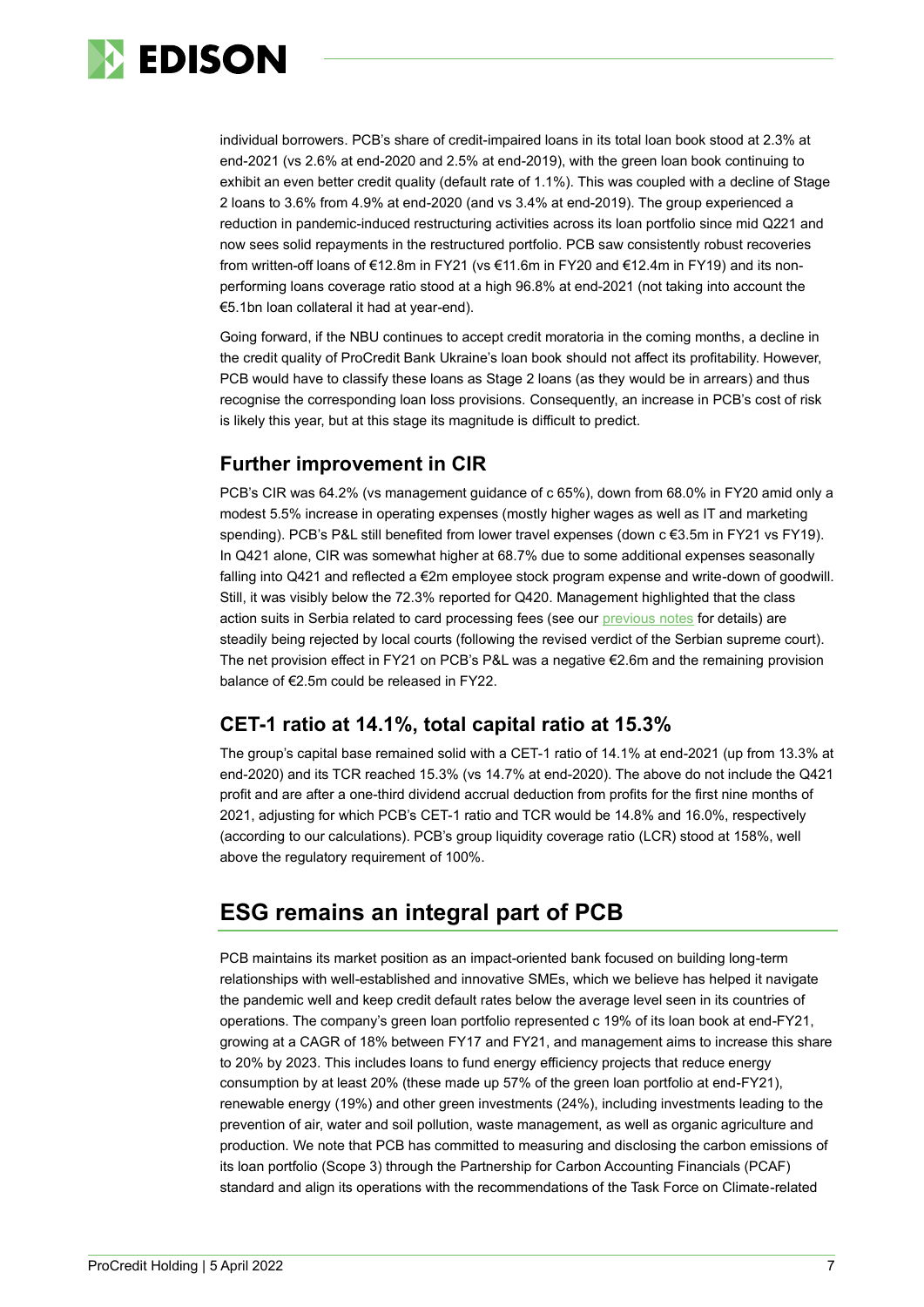

Financial Disclosures (TCFD). This should support its long-standing internal environmental, social and governance assessment standards that it applies to all lending decisions. The company is also committed to reducing its direct impacts on the environment, with  $CO<sub>2</sub>$  emissions at group level down by 56% between 2018 and 2021 and continued investments in its own photovoltaic farms, electric vehicles and efficient buildings.

On the social front, PCB's focus is on comprehensive staff development, reflected in the average number of training hours that its employees take per year (134 in FY21 vs 106 in FY20) and its competencies (eg 100% of employees had a minimum B1/intermediate English proficiency in FY21). The company promotes equitable pay and its annual total compensation ratio including the management board (calculated as the annual total compensation for the highest-paid individual in each country of significant operations to the median annual total compensation for all employees in the same country) stood at 2.3–6.9 depending on the region in FY21 (vs 2.1–7.2 in FY20). Importantly, the renumeration policy is aligned with PCB's long-term oriented business objectives and does not include any short-term, performance-related bonuses. Management highlights the diversity within PCB with 30+ nationalities in its German head office and c 51% of the group's senior and middle management being women. PCB provides a comprehensive overview of its sustainability-oriented strategy in its [2021 Impact Report.](https://www.procredit-holding.com/investor-relations/reports-and-publications/non-financial-reports/)

### **Exhibit 5: Financial summary**

| Year ending December (€000s)                            | 2018      | 2019      | 2020      | 2021      |
|---------------------------------------------------------|-----------|-----------|-----------|-----------|
| <b>Income Statement</b>                                 |           |           |           |           |
| Net interest income                                     | 186,235   | 194,533   | 201,561   | 222,021   |
| Net fee and commission income                           | 52,172    | 51,972    | 47,380    | 50,855    |
| Loss allowances (-)                                     | (4, 714)  | (3, 327)  | 28,600    | 6,490     |
| Operating income                                        | 245.394   | 252,603   | 223,514   | 275,392   |
| Operating expenses                                      | 167,866   | 175.737   | 171,430   | 180.859   |
| PBT                                                     | 77,528    | 76,866    | 52.085    | 94,533    |
| Net profit after tax                                    | 54,479    | 54,305    | 41,396    | 79,642    |
| Reported EPS (€)                                        | 0.90      | 0.89      | 0.70      | 1.35      |
| DPS $(\epsilon)$                                        | 0.30      | 0.00      | 0.53      | 0.00      |
| <b>Balance Sheet</b>                                    |           |           |           |           |
| Cash and balances at Central Banks                      | 963.714   | 1.081.723 | 1.405.349 | 1.545.523 |
| Loans and advances to banks                             | 211,592   | 320,737   | 236,519   | 252,649   |
| Investment securities                                   | 297,308   | 378,281   | 336,476   | 410,400   |
| Loans and advances to customers                         | 4,267,829 | 4,690,961 | 5,131,582 | 5,792,966 |
| Property, plant and equipment and investment properties | 130,153   | 138,407   | 140,744   | 137,536   |
| Intangible assets                                       | 22,191    | 20,345    | 19,316    | 18,411    |
| Other assets                                            | 73,396    | 67,106    | 59,315    | 58,416    |
| <b>Total assets</b>                                     | 5,966,184 | 6,697,560 | 7,329,301 | 8,215,901 |
| Liabilities to banks                                    | 1,014,182 | 1,079,271 | 1,235,763 | 1,313,666 |
| Liabilities to customers                                | 3,825,938 | 4,333,436 | 4,898,897 | 5,542,251 |
| Debt securities                                         | 206,212   | 343,727   | 266,858   | 353,221   |
| Subordinated debt                                       | 143,140   | 87,198    | 84,974    | 87,390    |
| Other liabilities                                       | 33,076    | 50,436    | 63,080    | 63,059    |
| <b>Total liabilities</b>                                | 5.222.549 | 5,894,068 | 6,549,573 | 7,359,587 |
| Total shareholders' equity                              | 743.634   | 803,492   | 779.728   | 856,314   |
| <b>BVPS</b>                                             | 12.5      | 13.5      | 13.2      | 14.5      |
| TNAV per share                                          | 12.1      | 13.1      | 12.9      | 14.2      |
| Ratios                                                  |           |           |           |           |
| <b>NIM</b>                                              | 3.30%     | 3.10%     | 2.90%     | 2.90%     |
| Costs/Income                                            | 69.7%     | 70.5%     | 68.0%     | 64.2%     |
| <b>ROAE</b>                                             | 7.6%      | 6.9%      | 5.3%      | 9.7%      |
| CET1 Ratio                                              | 14.4%     | 14.1%     | 13.3%     | 14.1%     |
| Tier 1 ratio                                            | 14.4%     | 14.1%     | 13.3%     | 14.1%     |
| Capital adequacy ratio                                  | 17.2%     | 15.7%     | 14.7%     | 15.3%     |
| Payout ratio (%)                                        | 33.3%     | 0.0%      | 33.3%     | 0.0%      |
| Customer loans/Total assets                             | 73.6%     | 71.6%     | 71.7%     | 72.1%     |
| Loans/Deposits                                          | 114.8%    | 110.7%    | 107.3%    | 107.0%    |
| Source: ProCredit Holding data                          |           |           |           |           |